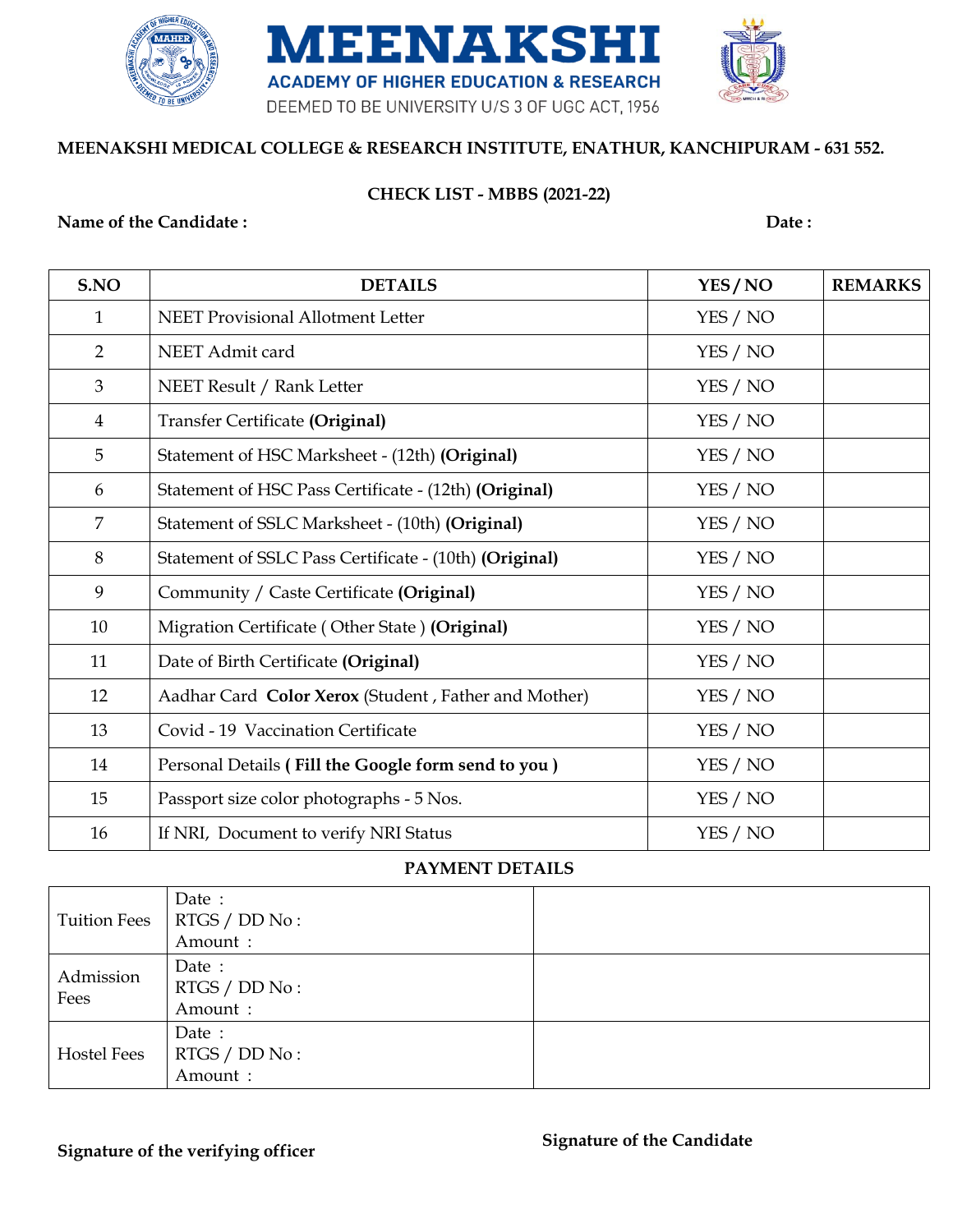# **Course Details**

| <b>MBBS</b> | I Year        | <b>II</b> Year | <b>III Year</b> | <b>IV Year</b> | <b>CRRI</b>   |
|-------------|---------------|----------------|-----------------|----------------|---------------|
|             | $(14$ Months) | $(12$ Months   | (13 Months)     | (15 Months)    | $(12$ Months) |

# **Payment Details**

## **Management Seat**

| S.No         | Particulars                                  | I Year     | II Year <sup>*</sup>     | <b>III Year</b> | IV Year $*$ | <b>CRRI</b> |
|--------------|----------------------------------------------|------------|--------------------------|-----------------|-------------|-------------|
| 1            | Tuition Fees $(4 \frac{1}{2} \text{ Years})$ | ₹22,50,000 | ₹27,50,000               | ₹22,50,000      | ₹28,75,000  | <b>Nil</b>  |
| 2            | Hostel Fees (A/c)<br>Accommodation           | ₹2,00,000  | ₹2,00,000                | ₹2,00,000       | ₹2,00,000   | ₹2,00,000   |
| 3            | <b>Admission Fees</b>                        | ₹50,000    | $\overline{\phantom{a}}$ |                 |             |             |
| <b>Total</b> |                                              | ₹2500000   | ₹2950000                 | ₹2450000        | ₹3075000    | ₹200000     |

### **NRI Seat**

| S.No | Particulars                         | I Year    | II Year $*$ | <b>III Year</b> | IV Year <sup>*</sup> | <b>CRRI</b>    |
|------|-------------------------------------|-----------|-------------|-----------------|----------------------|----------------|
|      | Tuition Fees $(4\frac{1}{2}$ Years) | \$50,000  | \$62,500    | \$50,000        | \$62,500             | Nil            |
|      | Hostel Fees (A/c)<br>Accommodation  | ₹2,00,000 | ₹2,00,000   | ₹2,00,000       | ₹2,00,000            | ₹2,00,000      |
| 3    | <b>Admission Fees</b>               | ₹50,000   |             |                 |                      | $\overline{ }$ |

**\***Half year Tuition fees is spilt between II year and IV year

- Tuition Fees, Admission Fees and Hostel Fees need to be paid at the time of admission.
- Mess Bill ₹4,000/- Per Month (Approximately)

# **Other Expenses during the course of study**

- First year kit will be provided at the time of joining with payment of  $\bar{\xi}$  40,000/- (Approximately). Kit details will be intimated before joining.
- University Exam fees of ₹ 25000/- to ₹40,000/- (Approximately) will be collected during the end of academic year.
- If the student does not clear the University exams during first attempt, arrear fees of ₹ 1, 00,000/ per subject (Approximately) will be collected.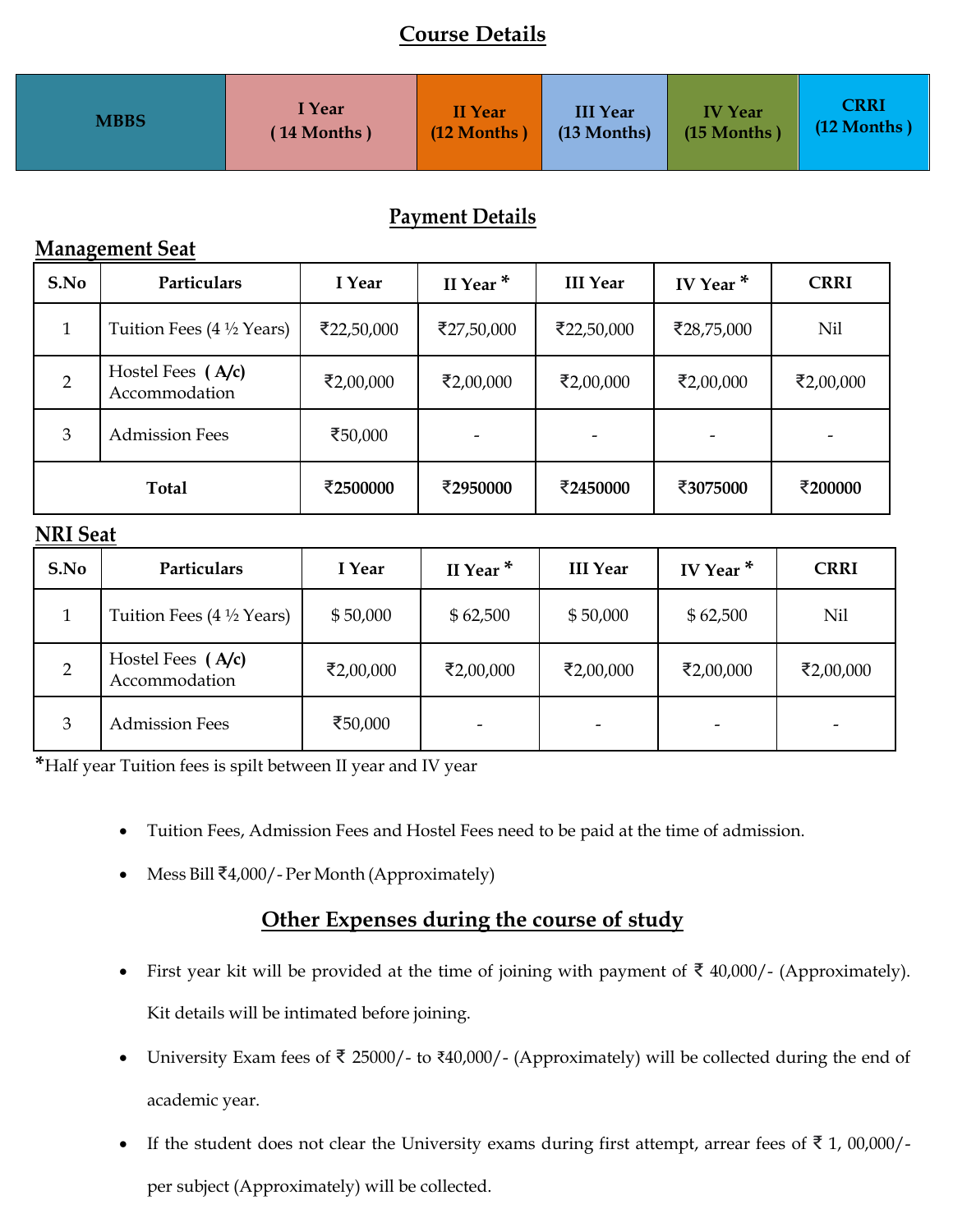### **1. DD Details:**

DD in favour of '**'The Dean**, Meenakshi Medical College Hospital & Research Institute''  **Payable at ''**Kanchipuram''.

### **2. RTGS Details**:

### **Tuition Fees Account Details**

| Bank             | Indian Bank                      |
|------------------|----------------------------------|
| Branch           | Meenakshi Medical College Branch |
| <b>IFSC Code</b> | <b>IDIB000M262</b>               |
| $A/c$ Name       | <b>Tuition Fees</b>              |
| $A/c$ No         | 484497511                        |

### **Hostel Fees Account Details**

| Bank             |                      | Indian Bank                      |
|------------------|----------------------|----------------------------------|
| <b>Branch</b>    |                      | Meenakshi Medical College Branch |
| <b>IFSC Code</b> |                      | IDIB000M262                      |
| $A/c$ Name       |                      | Hostel Rent                      |
| $A/c$ No         | $\ddot{\phantom{a}}$ | 484449374                        |